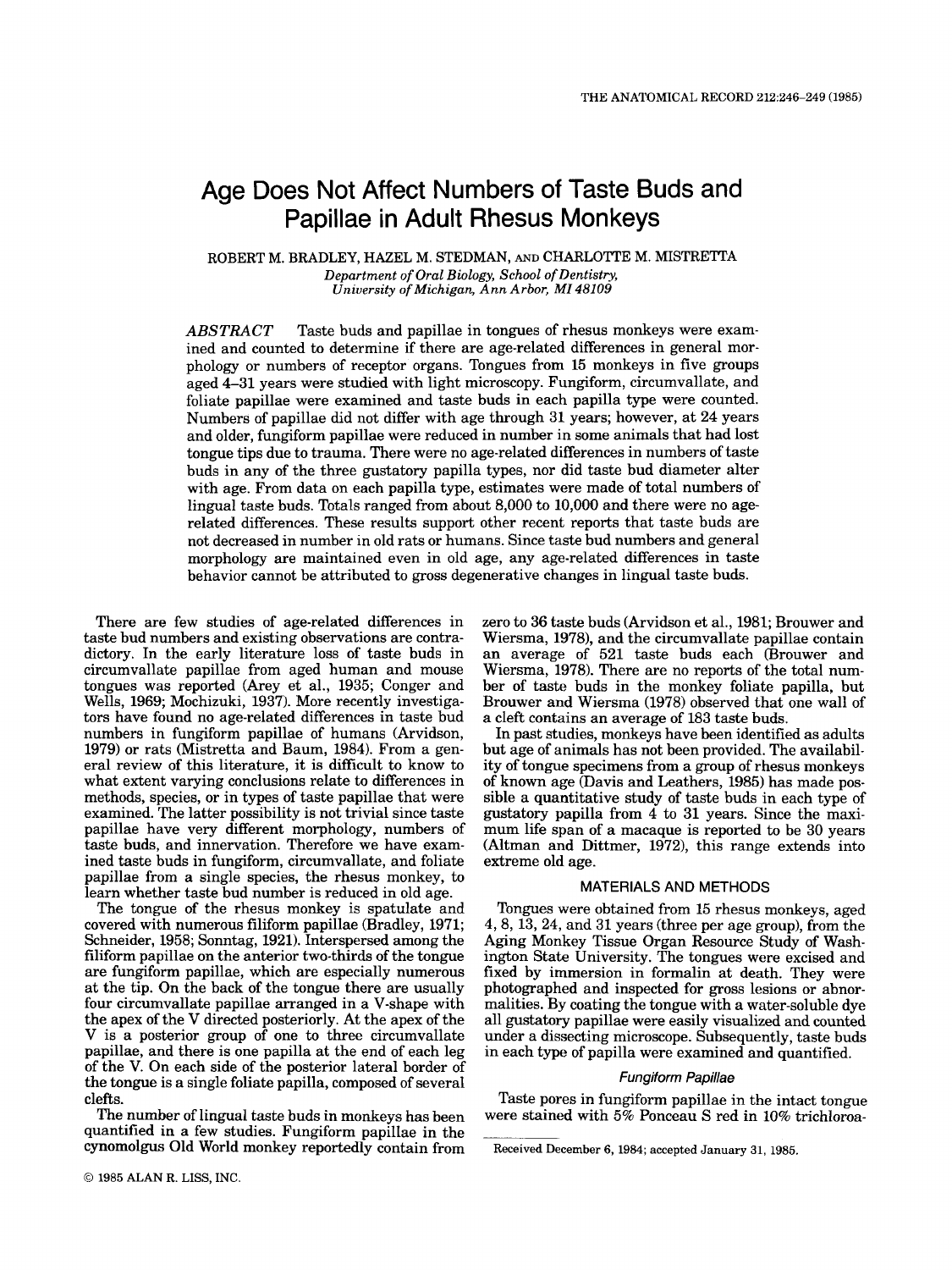cetic acid (Brouwer and Wiersma, 1978). The stained taste pores were counted under a dissecting microscope and a map was made of the number of pores in the fungiform papillae on the left half of each tongue. Subsequently, these counts were verified by counting the number of taste buds in histological sections of ten fungiform papillae from each tongue. The papillae were sectioned perpendicular to the dorsal tongue surface at 15  $\mu$ m and stained with hematoxylin and eosin. Histological counts of the taste buds were within 10% of the counts in intact tongues. Using a calibrated reticule, diameters of 20 taste buds per tongue were measured in histological sections that contained the taste pore.

#### *Circum:rallate and Foliate Papillae*

The most posterior group of circumvallate papillae was dissected from the tongue, embedded in paraffin, sectioned parallel to the tongue surface at 20  $\mu$ m, and stained with hematoxylin and eosin. The entire foliate papilla was excised from the left side of each tongue, sectioned at 20  $\mu$ m, and stained with hematoxylin and eosin. The diameter of 20 taste buds from both the circumvallate and foliate papillae of each animal was measured with a calibrated reticule positioned over a taste bud section containing the pore.

The number of taste buds per papilla was then determined by counting the occurrence of all taste bud sections, multiplying by the thickness of the sections (20  $\mu$ m), and dividing by taste bud diameter (Arey et al., 1935; Bradley et al., 1980).

#### *Data Analysis*

Tongues were coded so that age of each specimen was concealed until papilla and taste bud quantification were completed. Numbers of various papilla types and taste buds were compared across age groups with analysis of variance. A significance level of  $P \leq .05$  was used.

#### **RESULTS**

#### *Surface Examination*

Tongues of monkeys from the three youngest age groups were similar to each other and appeared normal in general topography. In contrast, two of the three monkeys aged 24 years and all three animals aged 31 years had scarred or atrophied tongue tips. In one 31 year-old monkey the entire tongue tip was absent anterior to the lingual frenum. The cause of this trauma is unknown but may be due to the fact that the monkeys were allowed outside in subzero weather and could have licked metal surfaces, thereby causing frost damage to the anterior tongue. Alternatively, since they were socially housed in pairs, they could have bitten the tips of their cage-mate's tongue (Davis, personal communication).

#### *Fungiform Papillae*

The average number of fungiform papillae per tongue differed as a function of age (F = 5.95, df = 4,14, P < .05). Post-tests demonstrated that numbers remained constant through 13 years and then decreased in 24- and 31-year monkeys. However, the apparent decrease with age was due to loss of anterior tongue tissue, not to loss of papillae per *se.* In fact the one intact tongue in the

24-year age group had a total number of papilla equal to or greater than that in several of the younger tongues.

At all ages, taste buds were maintained in the fungiform papillae (Fig. **1).** The average number of taste buds per papilla was four to five across ages, and the range was 0 to 31. There was no difference in mean number of taste buds per papilla in the five age groups ( $F = 1.86$ ,  $df = 4.14$ ,  $\hat{P} > .05$ ). Nor was there a difference in taste bud diameter (F = 1.27, df = 4,14  $P$  > .05), which averaged 50  $\mu$ m across groups. The percentage of papillae that contained no taste buds was 10,9,9, 22, and 15 for the five age groups, respectively; these differences were not statistically significant ( $F = 2.77$ ,  $df = 4.14$ ,  $P$ > .05). Thus, not only were average numbers of taste buds per papilla constant, but also there was no increase in number of papillae *without* taste buds in the older animals.

# *Circumvallate Papillae*

The number of circumvallate papillae varied from four to six per tongue. There were usually two anterior papillae, but the number of posterior papillae ranged from one to three and two occurred most frequently (73% of tongues). Numbers of taste buds per circumvallate papilla were quite variable (Fig. l) and variances across groups were not equal  $(P < .05)$ . Therefore we used the Kruskal-Wallis statistic to test for an age-related difference and found no change  $(P > .05)$ . Nor were there differences in the number of taste buds per total posterior group of papillae as a function of age  $(F = 1.59, df)$  $= 4,14, P > .05$ . Diameters of taste buds remained :onstant at all ages (F = 0.66, df = 4,14, P > *.05),* and the average diameter across groups was  $48 \mu m$ .

## *Foliate Papillae*

The total number of taste buds per foliate papilla was not different across age groups ( $\hat{F} = 0.94$ ,  $\hat{df} = 4.14$ , *P*  $> .05$ ) nor was the diameter of taste buds (F = 1.09, df  $= 4.14$ ,  $P > .05$ ). Taste bud diameter averaged 49  $\mu$ m across age groups.



**Fig.** 1. **Mean number of taste buds in the fungiform and circumvallate papillae and foliate papilla clefts of rhesus monkey tongues as a function of age.** Bars **represent standard deviations.**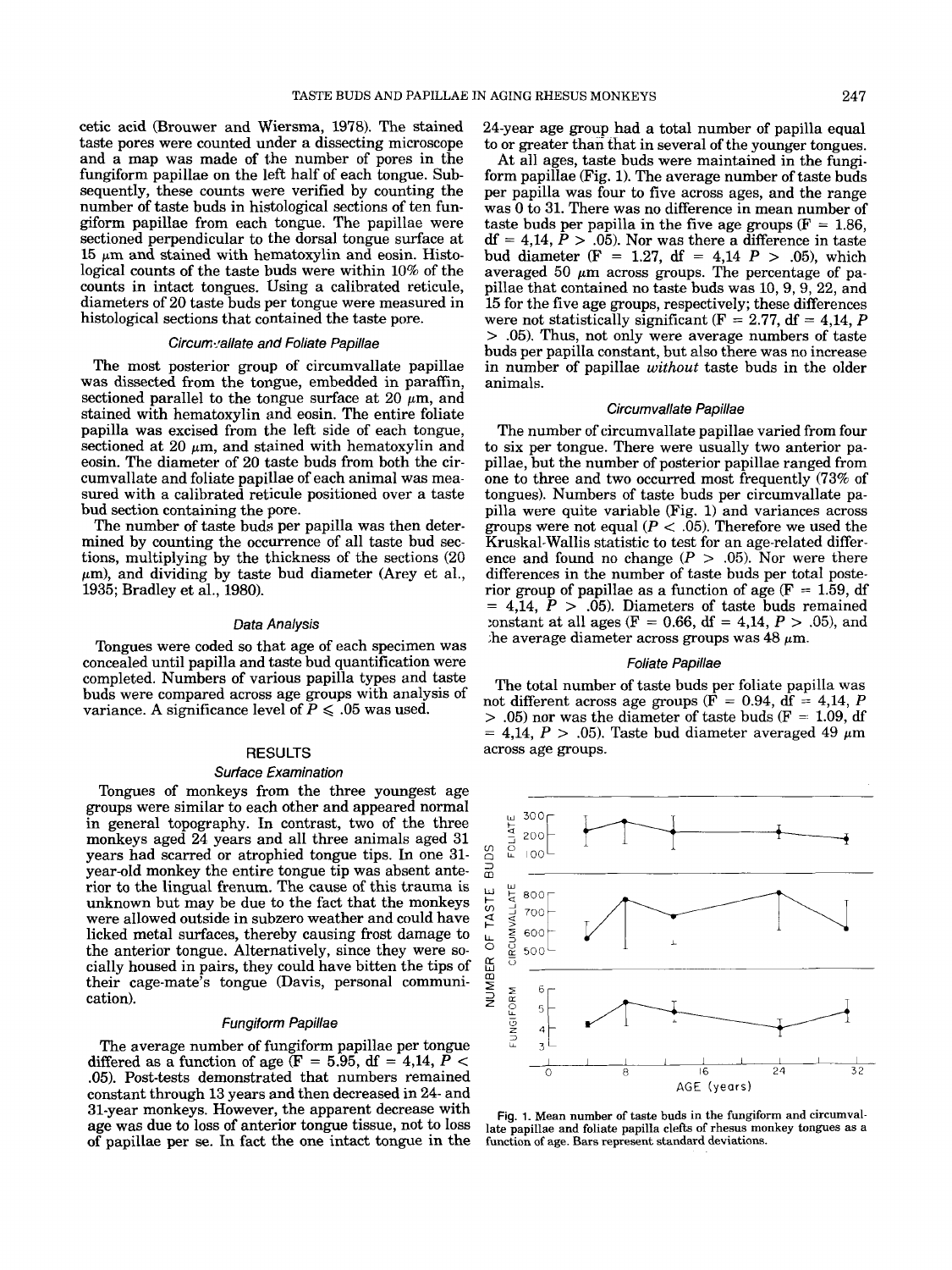| Age (years) | Total<br>$(\text{mean} \text{ and } S.D.)$ | Percentage<br>fungiform | Percentage<br>circumvallate | Percentage<br>foliate<br>57 |  |
|-------------|--------------------------------------------|-------------------------|-----------------------------|-----------------------------|--|
|             | $8.044 \pm 1.844$                          | 16                      | 27                          |                             |  |
|             | $10,650 \pm 1,620$                         | 16                      | 32                          | 52                          |  |
| 13          | $8,053 \pm 1,570$                          | 22                      | 34                          | 44                          |  |
| 24          | $8,623 \pm 2,473$                          | 11                      | 42                          | 47                          |  |
| 31          | $7,044 \pm 1,533$                          | 12                      | 38                          | 50                          |  |

**TABLE 1.** Estimated total number **of** lingual taste buds and percentage **of** taste buds in each papilla type

### *Total Number of Lingual Taste Buds*

Using the observed average number of taste buds per papilla type and adjusting papilla numbers to totals for an entire tongue, an estimate of the total number of lingual taste buds for each age group was derived (Table **1).** There was no difference in number of taste buds as a function of age ( $F = 1.58$ ,  $df = 4.14$ ,  $P > .05$ ). In addition, the percentage of taste buds in each papilla type relative to total taste buds (Table **1)** did not differ significantly with age (fungiform:  $F = 2.68$ ,  $df = 4.14$ ,  $P >$ .05; circumvallate: F = **1.38,** df = **4,14,** *P* > .05; foliate:  $F = 0.73$ ,  $df = 4.14$ ,  $P > .05$ ). Even though there was a loss of anterior tongue tissue due to trauma and therefore of fungiform papillae in the oldest animals, the loss was not sufficient to result in a significant decrease in percentage of fungiform papilla taste buds.

#### **DISCUSSION**

In rhesus monkeys aged **4** to **31** years there are no significant differences in numbers of taste buds per fungiform, circumvallate, or foliate papilla, or in diameter of taste buds as a function of age. Thus there are large numbers of taste buds in all three gustatory papilla types even in the oldest monkeys.

This conclusion contrasts with the frequent assertion that taste bud numbers decrease with age (Hiji, **1976;**  Kamath, **1982).** The origin of this statement derives from investigations of taste bud numbers in human circumvallate and foliate papillae conducted over **40** years ago (Arey et al., **1935;** Mochizuki, **1937, 1939a,b).** The tissue used in these studies was from cadavers with no information on the cause of death and only tissue that was "highly pathological" was excluded from examination. In addition, even though taste bud numbers were reportedly decreased by 50% in circumvallate papillae in old age (hey et al., **1935;** Mochizuki, **1937),** no statistics were used so it is not certain that the decrease was statistically significant. This problem is apparent in the study of human foliate papillae by Mochizuki (1939b) in which he reported **108** taste buds per cleft in juveniles (birth to **20** years), **136** in mature individuals **(21-60**  years), and **109** in old age **(61-90** years). He concluded from these data that there was a decrease in foliate taste bud numbers in old age. However, between the juvenile and old-age specimens there is no difference in numbers and it is doubtful if the difference between maturity and old age is statistically significant.

Even in later studies reporting a decline in taste bud numbers there were problems in data analysis. For example, Conger and Wells **(1969)** reported a **30%** decrease in taste buds in the circumvallate papilla of mice from 6

to **27** months. However, a relatively small number of tissue sections was sampled from each papilla and number of taste buds was then extrapolated to the entire papilla. In addition, no statistical tests were performed to indicate if the observed differences were significant.

Recent studies report no significant difference in taste bud numbers with aging. Arvidson **(1979)** studied fungiform papillae in human tongues at autopsy from individuals aged 2 days to **90** years; autopsies were performed **5-12** hours after death due to traffic accident or sudden cardiac infarction. There was no age-related difference in average number of taste buds per papilla. Mistretta and Baum **(1984)** examined fungiform and circumvallate papillae in Wistar rats aged **6** and **24** months and found no significant differences in numbers of taste buds in either papilla type. These investigations complement data from the present study and demonstrate that there are no significant differences in number of taste buds in aged mammals when appropriate measurements and data analysis are used on healthy tongues.

Although number of fungiform papillae was reduced in monkeys aged **24** and **31** years due to trauma of the tongue tip, the reduction was not sufficient to effect a significant decrease in percentage of fungiform papilla taste buds relative to the total number of lingual taste buds. Taste buds in fungiform papillae are always a low percentage of total lingual taste buds in mammals (Table **2).** The percentage in monkeys may be even lower than reported here because the estimate is based on average taste bud number per papilla and does not take into account that a mean of **13%** of monkey fungiform papillae have no taste buds. This is perhaps a characteristic of primates since Arvidson et al. **(1981)** reported that **14%** of fungiform papillae in cynomolgus monkeys

**TABLE 2.** Taste bud counts in each papilla type in various mammals and percentage **of** total tongue taste buds

|                     | Fungiform |            | Circumvallate |            | Foliate |            |                    |
|---------------------|-----------|------------|---------------|------------|---------|------------|--------------------|
| Animal              | N         | %<br>total | N             | %<br>total | N       | %<br>total | Lingual<br>N total |
| $\rm Rat^1$         | 185       | 19         | 350           | 35         | 460     | 46         | 995                |
| ${\rm Hamster^2}$   | 130       | 25         | 168           | 32         | 230     | 44         | 528                |
| $\mathrm{Cow}^3$    | 1,707     | 9          | 16,519        | 91         |         |            | 18,226             |
| $\mathsf{Monkev}^4$ | 1,296     | 16         | 2,896         | 35         | 4.294   | 50         | 8,485              |

**'Miller (1977).** 

**2Miller and Smith (1984).** 

<sup>3</sup>Davies et al. (1979).<br><sup>4</sup>Present study.